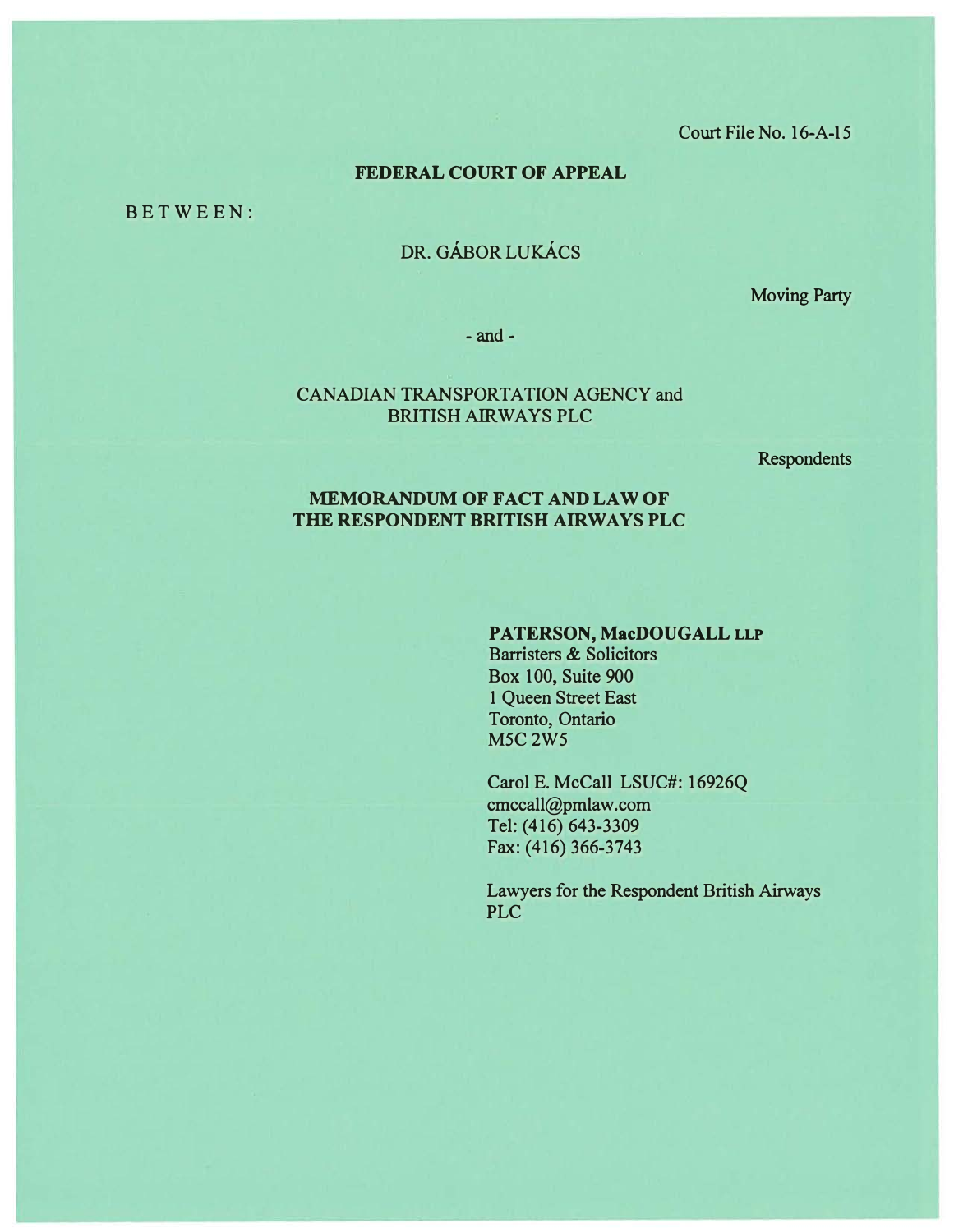# TO: **DR. GÁBOR LUKÁCS**

Halifax, NS

E-mail: lukacs@airpassengerrights.ca

Moving Party

AND TO: CANADIAN TRANSPORTATION AGENCY Legal Services Branch 15 Eddy Street, 19<sup>th</sup> Floor Gatineau, Quebec K<sub>1</sub>A<sub>0</sub>N<sub>9</sub>

> Allan Matte, Counsel Legal Service Branch / Alexei Baturin

Tel: (819) 994-2226 Fax: (819) 953-9269

Allan.Matte@otc-cta.gc.ca Alexei.Baturin@otc-cta.gc.ca

Respondent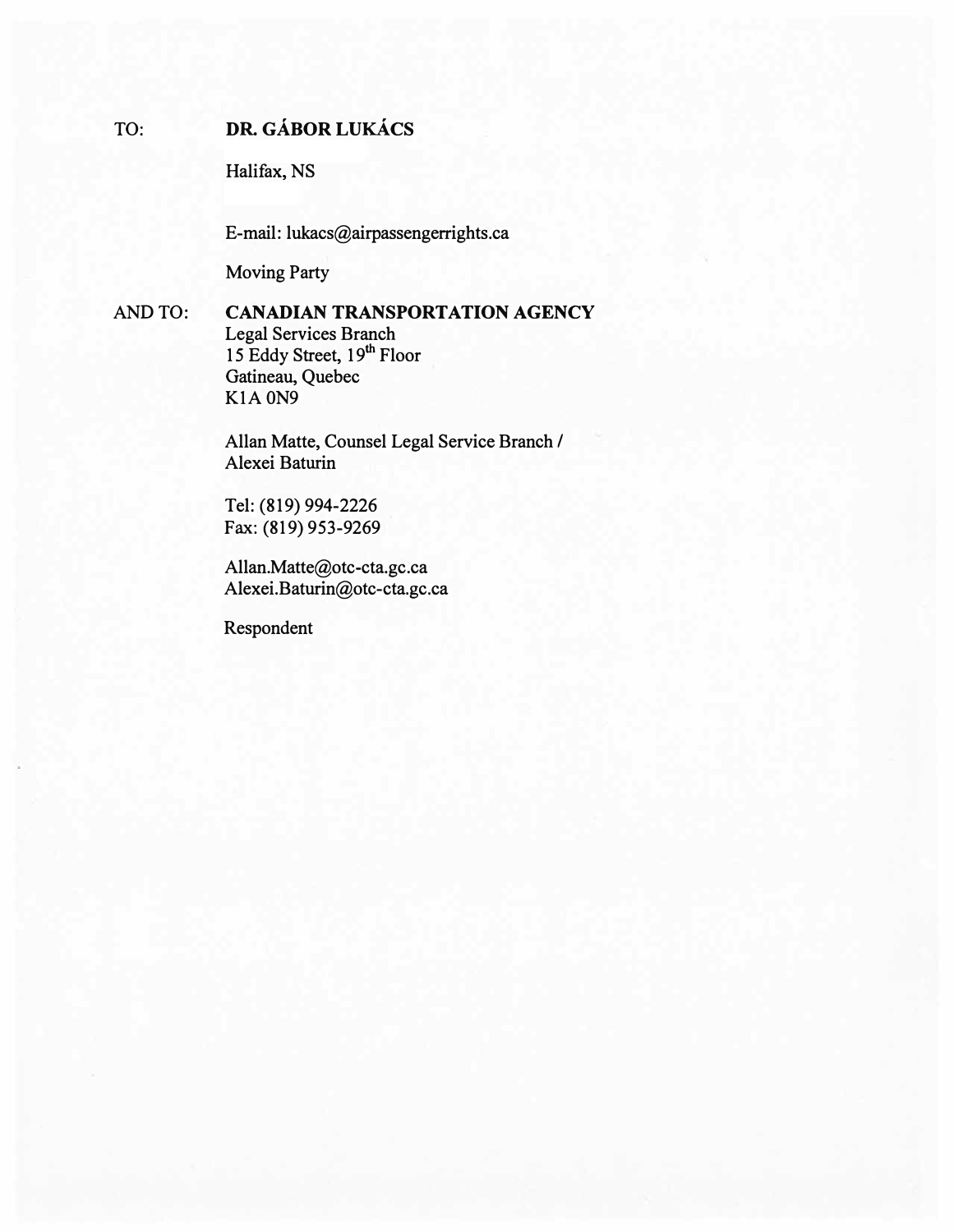Court File No. 16-A-15

# COURT OF APPEAL FOR ONTARIO

BET WEEN:

# DR. GÁBOR LUKÁCS

Moving Party

- and -

# CANADIAN TRANSPORTATION AGENCY and BRITISH AIRWAYS PLC

Respondents

# MEMORANDUM OF FACT AND LAW OF THE RESPONDENT BRITISH AIRWAYS PLC

# TABLE OF CONTENTS

# PAGE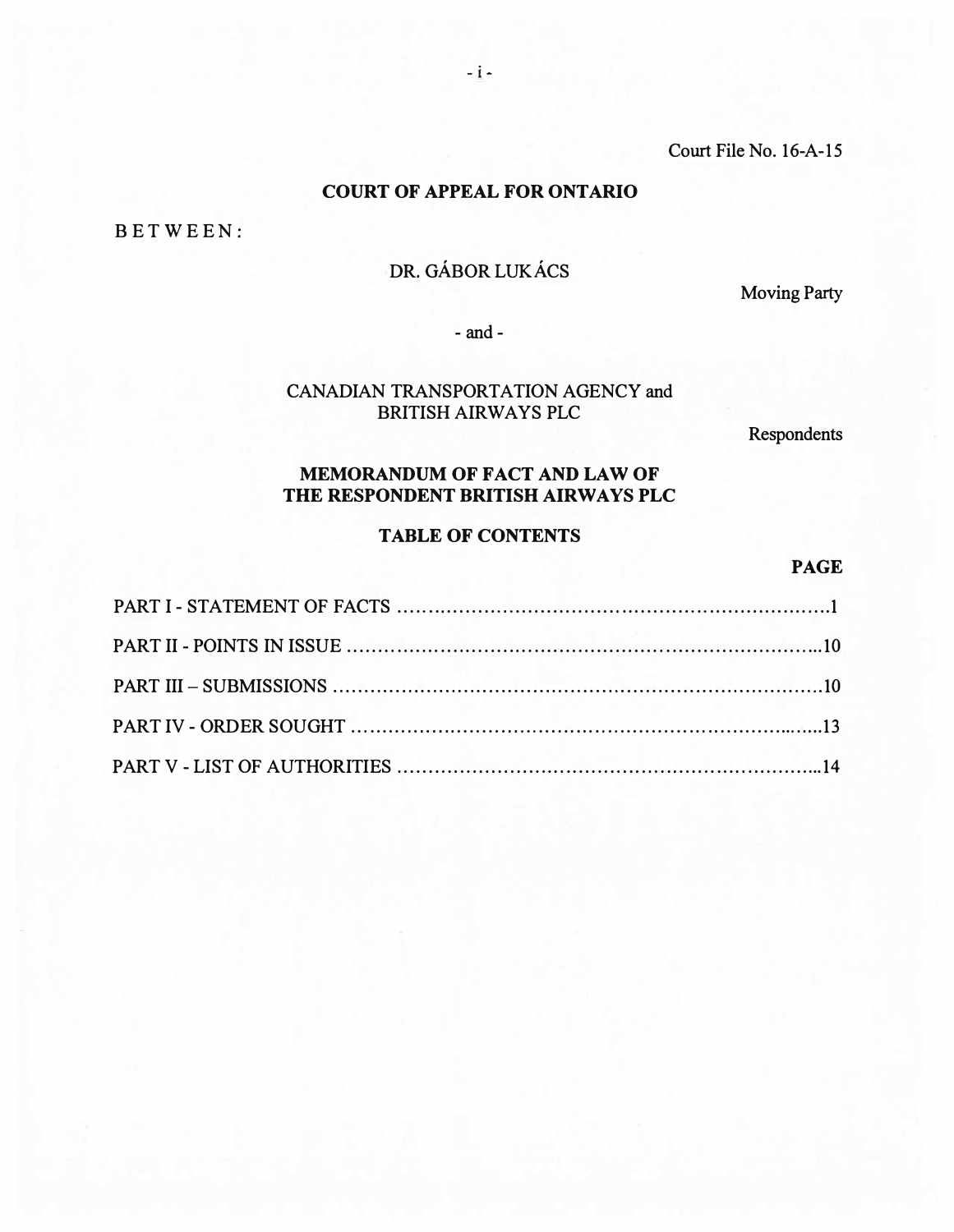Court File No. 16-A-15

## **COURT OF APPEAL FOR ONTARIO**

BETW EEN:

# DR. GÁBOR LUKÁCS

Moving Party

- and -

## CANADIAN TRANSPORTATION AGENCY and BRITISH AIRWAYS PLC

Respondents

# MEMORANDUM OF FACT AND LAW OF THE RESPONDENT BRITISH AIRWAYS PLC

## PART I-STATEMENT OF FACTS

#### **OVERVIEW**

1. This is the Memorandum of Fact and Law of the Respondent British Airways PLC ("British Airways") in opposition to the application filed by Dr. Gábor Lukács ("Lukács") for leave to appeal from Decision No. 91-C-A-2016 of the Canadian Transportation Agency (the "Agency").

2. The moving party claims that Decision No. 91-C-A-2016 failed to comply with Decision No. 49-C-A-2016 because the tariff wording proposed by British Airways and found by the Agency to be in compliance with Decision No. 49-C-A-2016 did not include the words "Regulation (EC) No. 261/2004."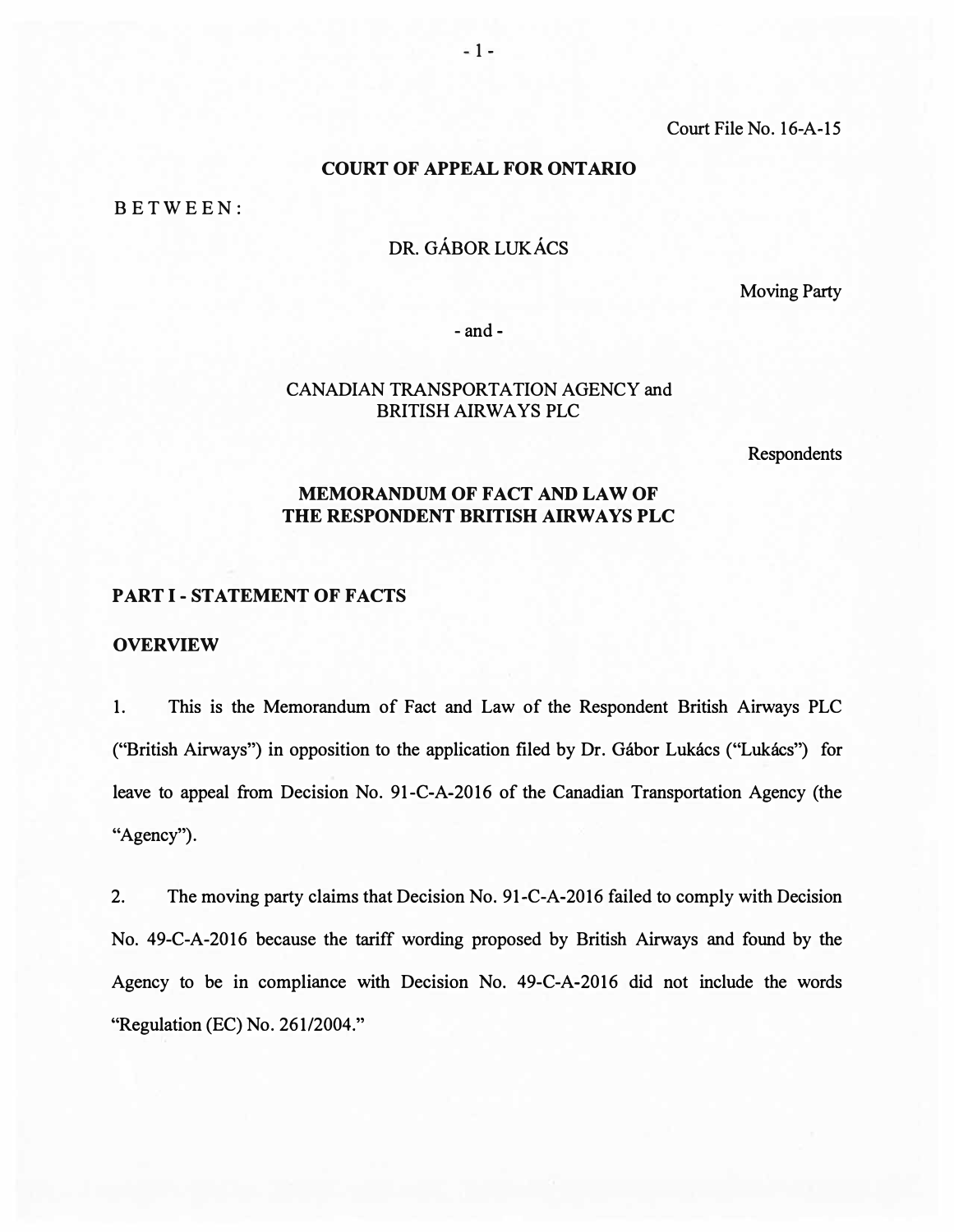3. The moving party's further ground for the proposed appeal is that the Agency erred in law and rendered an unreasonable decision in that the tariff rule proposed by British Airways differed from Regulation (EC) No. 261/2004 in that it contained exceptions relieving British Airways of the obligation to pay compensation in accordance with Regulation (EC) No. 261/2004.

4. The moving party's further ground for the proposed appeal is that the Agency erred in law and rendered an unreasonable decision in that the tariff rule proposed by British Airways differed from Regulation (EC) No. 261/2004 in that it omitted the requirement in Regulation (EC) No. 261/2004 to obtain an agreement in writing from the passenger who are provided with travel vouchers instead of cash.

5. The moving party's further ground for the proposed appeal is that the Agency erred in law and rendered an unreasonable decision in that the tariff rule proposed by British Airways contains an exception to the obligation to pay compensation that was found to be unreasonable and disallowed in Lukacs v. Air Canada: Decision No. 204-C-A-2013.

6. The moving party's further ground for the proposed appeal is that the Agency breached its duty of procedural fairness owed to the moving party by basing Decision No. 91-C-A-2016 on ex-parte communications of British Airways.

7. On January 30, 2013, Lukacs filed a Complaint with the Agency, challenging the reasonableness and clarity of certain policies of British Airways, including Tariff Rule 87(B)(3)(B) governing the amount of compensation payable to passengers who are denied boarding on oversold flights ("denied boarding compensation").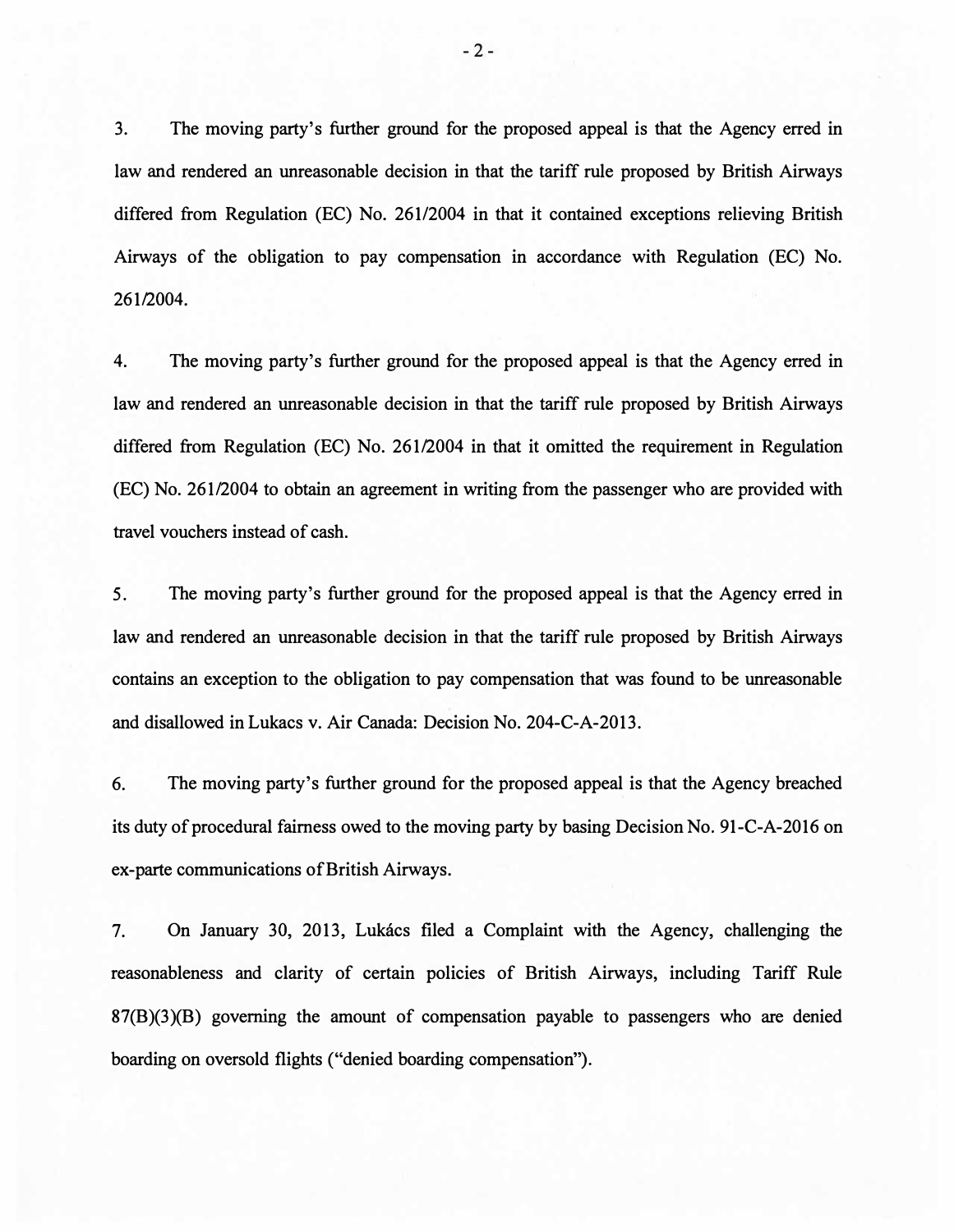Decision No. 10-C-A-2014, para. 1 - Respondent British Airways' Motion  $Record - Tab 1, p. 1$ 

8. In his January 30, 2013 Complaint to the Agency, the moving party did not challenge as unreasonable the identical wording in British Airways Rule 87(B)(3)(B) (Subject to the provisions of paragraph (B)(3)(A) of this rule) that he now challenges for the first time in new British Airways Rule 87(B)(3)(C), as set out in paragraph 5 above, as a basis for asserting that the Agency decision on the new Rule 87(B)(3)(C) was unreasonable.

#### Decision No. 10-C-A-2014, paras. 95-130 - Respondent British Airways' Motion Record - Tab 1, pp. 17-23

9. On January 17, 2014, the Agency issued Decision No. 10-C-A-2014, which resolved all the issues in the Complaint of the moving party except the issue of amount of denied boarding compensation to be tendered to passengers. The Agency provided British Airways with the opportunity to show cause why the Agency should not require British Airways, with respect to the denied boarding compensation tendered to passengers under Rule 87(B)(3)(B), apply either:

(a) The regime applicable in the United States of America;

(b) The regime proposed by Mr. Lukacs in the proceedings related to Decision No. 342-C-A-2013;

( c) The regime proposed by Air Canada during the proceedings related to Decision No. 442 C-A-2013; or

(d) Any other regime that British Airways may wish to propose that the Agency may consider to be reasonable within the meaning of subsection  $111(1)$  of the ATR.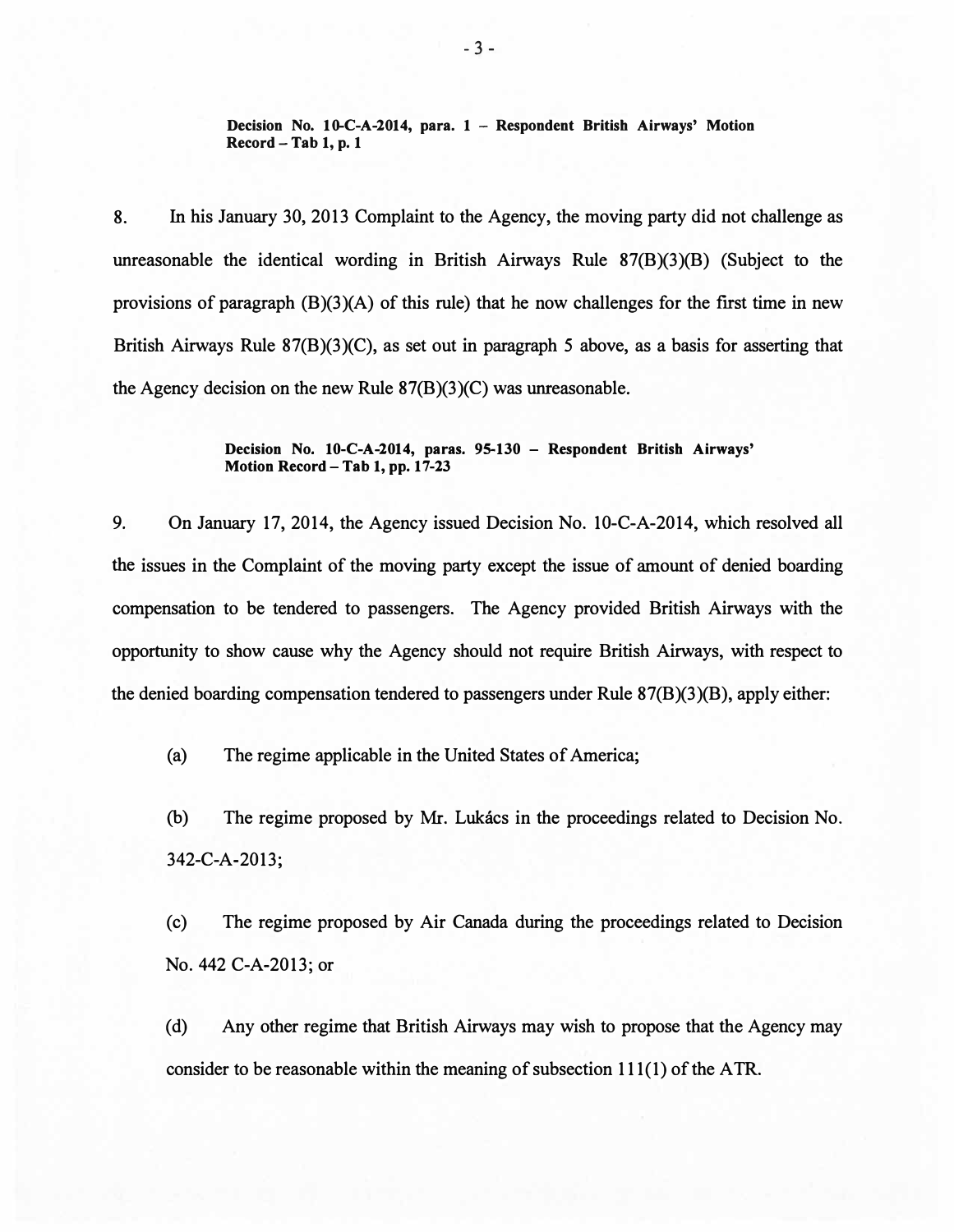Decision No. 10-C-A-2014, paras. 140, 144 - Respondent British Airways' Motion Record - Tab 1, p. 23, 24

10. In his submissions to the Agency the moving party argued that the British Airways Tariff should reflect British Airways' legal obligation under E.U. Regulation (EC) 261/2004 and noted that this regulation applies to every flight departing from an airport in the United Kingdom. British Airways asserted that it was inappropriate for the Agency to enforce foreign laws, either directly or indirectly, by requiring carriers to include provisions of a European regulation as a Tariff Rule incorporated in a carrier's Canadian contract of carriage. The Agency decided that it would "not require British Airways to incorporate the provisions of E.U. Regulation (EC) 261/2004 into British Airways' Tariff, or make reference to that Regulation." The moving party did not file any application for leave to appeal from this decision.

### Decision No. 10-C-A-2014, paras. 139, 144 - Respondent British Airways' Motion Record - Tab 1, p. 23, 24

11. On March 17, 2014, British Airways filed a submission to the Agency, in response to the show cause order of the Agency in Decision No. 10-C-A-2014, proposing a tariff rule to implement one of the choices specified by the Agency. It set out the denied boarding compensation regime that was "proposed by Air Canada as set out in Decision No. 442-C-A-2013," and tariff wording to implement this regime on flights from Canada to the United Kingdom. The proposed wording set out in Decision No. 442-C-A-2013 was as follows:

| Proposed denied boarding compensation amounts for travel from Canada to the European Union |                           |
|--------------------------------------------------------------------------------------------|---------------------------|
| Delay at arrival caused by involuntary denied boarding                                     | <b>Cash or equivalent</b> |
| $0-4$ hours                                                                                | <b>CAD 400</b>            |
| Over 4 hours                                                                               | <b>CAD 800</b>            |

- 4 -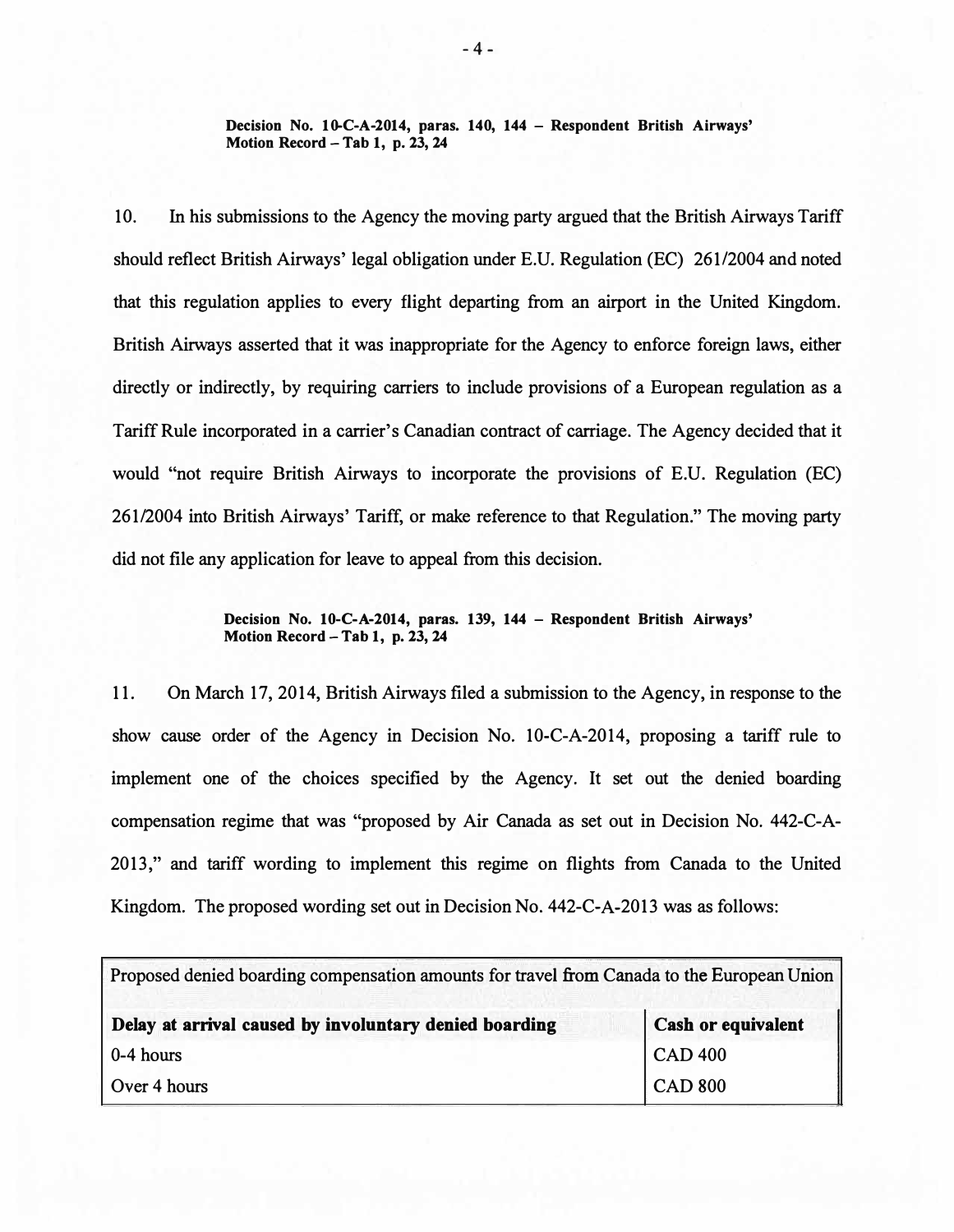Although British Airways proposed that the compensation apply to travel from Canada to the United Kingdom, the Agency ultimately ordered British Airways to file its proposed tariff rule for compensation of CAD 400/800 for delay caused by involuntary denied boarding with application to all travel from Canada to the European Union.

#### Decision No. 201-C-A-2014 - Moving Party's Motion Record - p.11

12. The moving party was granted leave to appeal Decision No. 201-C-A-2014 and appealed to the Federal Court of Appeal on the basis that the Decision No. 201-C-A-2014 created a legal loophole that undermined the ability of passengers bumped from British Airways flights to Canada to commence an action for denied boarding compensation in Canada. The appeal dealt only with the amount of denied boarding compensation for passengers bumped from British Airways flights from the European Union to Canada.

13. The moving party made no challenge on the appeal to the following revised wording of British Airways Tariff Rule 87(B)(3)(B) for passengers travelling from Canada to the European Union:

> AMOUNT OF COMPENSATION PAYABLE FOR FLIGIITS FROM THE EUROPEAN UNION TO CANADA

> (I) SUBJECT TO THE PROVISIONS OF PARAGRAPH (B)(3)(A) OF THIS RULE, CARRIER WILL TENDER LIQUIDATED DAMAGES FOR DELAY AT ARRIVAL AT POINT OF DESTINATION CAUSED BY INVOLUNTARY DENIED BOARDING CASH OR EQUIVALENT IN THE AMOUNT OF 400 CAD FOR DELAY OF 0 TO 4 HOURS AND IN THE AMOUNT OF 800 CAD FOR DELAY OVER 4 HOURS.

> (II) SAID TENDER WILL BE MADE BY CARRIER IN THE DAY AND AT THE PLACE WHERE THE FAILURE OCCURS, AND IF ACCEPTED WILL BE RECEIPTED FOR BY THE PASSENGER.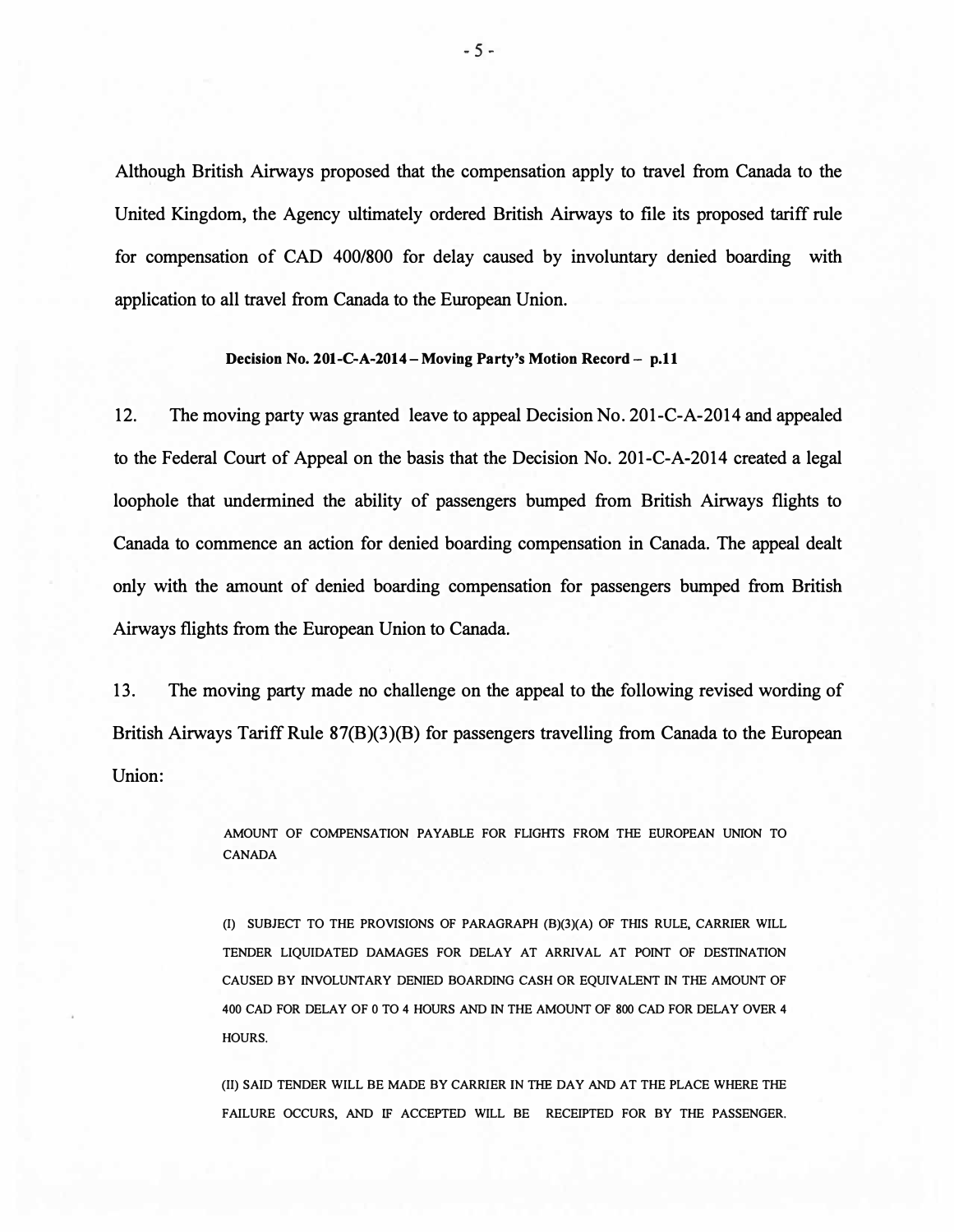PROVIDED, HOWEVER, THAT WHEN CARRIER ARRANGES, FOR BY THE PASSENGER'S CONVENIENCE, ALTERNATE MEANS OF TRANSPORTATION WHICH DEPARTS PRIOR TO THE TIME SUCH TENDER CAN BE MADE TO THE PASSENGER, TENDER SHALL BE MADE BY MAIL OR OTHER MEANS WITHIN 24 HOURS AFTER THE TIME THE FAILURE OCCURS.

(III) AT THE PASSENGER'S OPTION CARRIER MAY COMPENSATE THE PASSENGER WITH A VOUCHER VALID FOR FUTURE TRANSPORTATION IN LIEU OF MONETARY COMPENSATION. THE AMOUNT OF THE TRANSPORTATION VOUCHER OFFERED SHALL BE EQUAL TO 300 PERCENT OF THE MONETARY COMPENSATION DUE TO THE PASSENGER UNDER SUBSECTION (I) AND WILL BE VALIDATED ONLY FOR TRAVEL ON BA. THE TRANSPORTATION VOUCHER WILL BE VALID FOR ONE YEAR FROM THE DATE OF ISSUE AND WILL BE NON-REFUNDABLE AND NON-TRANSFERABLE. THE PASSENGER IS ENTITLED TO EXCHANGE A TRAVEL VOUCHER FOR MONETARY COMPENSATION AT A RATE OF l CAD FOR 3 CAD OF VOUCHER VALUE WITHIN ONE MONTH OF THE DATE ON THE VOUCHER.

### Affidavit of Gabor Lukacs - Moving Party's Motion Record, Exhibit "E" - Tab 7, p. 65

14. The Federal Court of Appeal allowed the appeal and decided that the matter should be returned to the Agency for re-determination and that the Agency was to address how British Airways is to "meet its tariff obligations of clarity" so that "the rights and obligations of both the carrier and passengers are stated in such a way as to exclude doubt, ambiguity or uncertain meaning". In particular, the Agency was required to "clarify whether the tariff must in all circumstances set out denied boarding compensation provisions for flights to and from Canada, or whether the fact that British Airways passengers from the E.U. to Canada are covered by E.U. Regulation (EC) No. 261/2004 is sufficient."

> Lukacs v. Canada (Canadian Transportation Agency), 2015 FCA 269 - Moving Party's Motion Record, Tab 4, p.23, para. 40

15. The Federal Court of Appeal did not deal with the wording of revised Tariff Rule 87(B)(3)(B) applicable to passengers travelling from Canada to the European Union.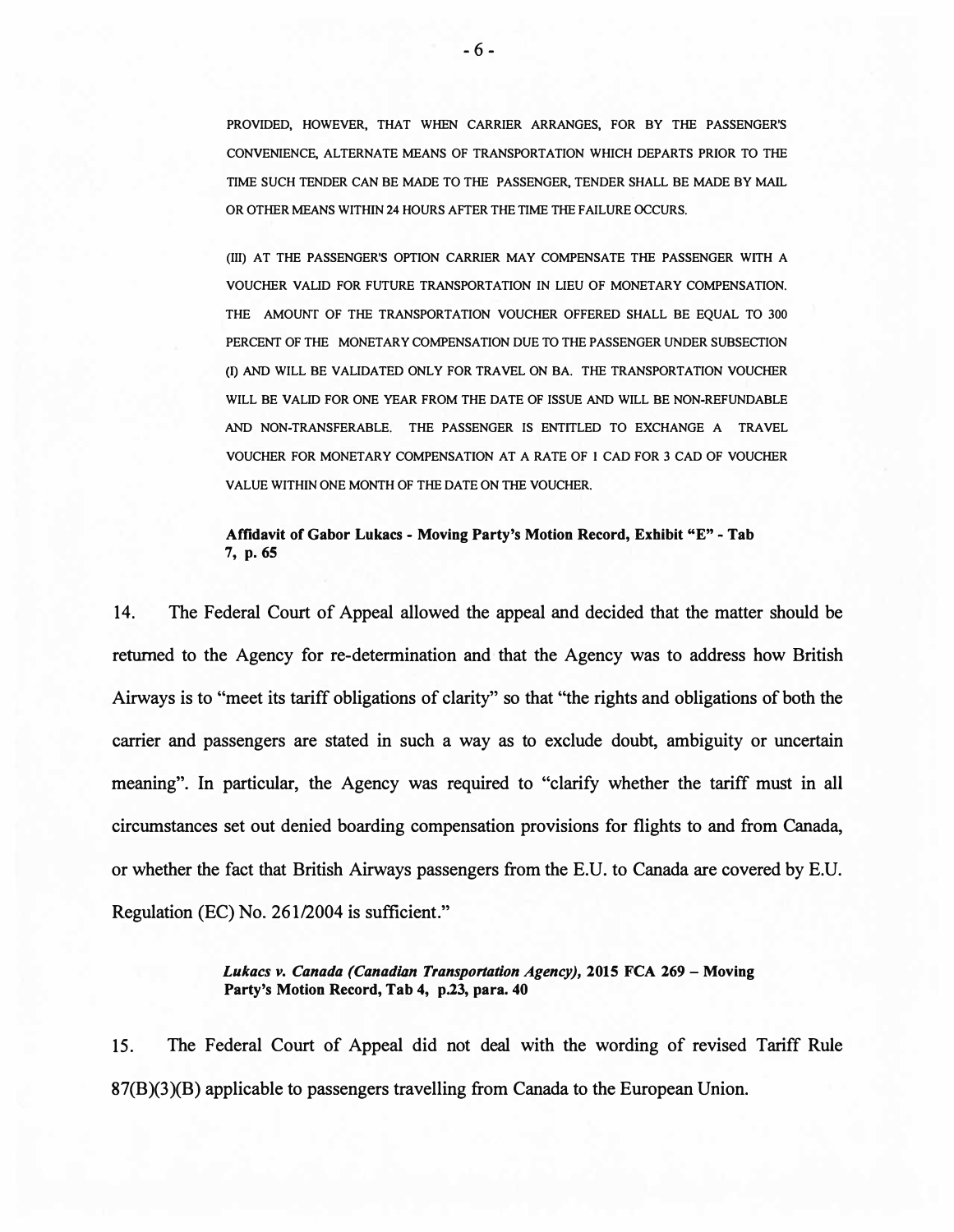Lukacs v. Canada (Canadian Transportation Agency), 2015 FCA 269 - Moving Party's Motion Record, Tab 4, p.23, para. 40

16. The Agency issued Decision No. 49-C-A-2016 on February 18, 2016, without having requested or having received submissions from either the moving party or British Airways. In Decision No. 49-C-A-2016, in its reference to E.U. Regulation (EC) No. 261/2004, the Agency noted that the legal basis for not enforcing foreign legislation or regulation is lack of jurisdiction. "The Agency is a creature of statute, namely, the Canada Transportation Act, S.C., 1996, c. 10, as amended, and must exercise its powers according to that statute. The Canada Transportation Act does not empower the Agency to enforce foreign instruments."

### Decision No. 49-C-A -2016 - Moving Party's Motion Record, Tab S, p. 30, para. 16

17. The Agency determined that it "was not sufficient that the passenger travelling from the European Union to Canada are covered by Regulation (EC) 261/2004" and that the "Tariff must clearly state the carrier's policy with respect to these flights."

> Decision No. 49-C-A-2016 - Moving Party's Motion Record, Tab 5 - p. 30, para. 17

18. The Agency ordered British Airways to include ''the incorporation by reference of Regulation (EC) 261/2004, to amend its Tariff by March 10, 2016.

> Decision No. 49-C-A -2016 - Moving Party's Motion Record, Tab 5 - p. 30, para. 18

19. On March 9, 2016, the proposed wording for the new tariff rule amending the British Airways Tariff was sent by e-mail by counsel for British Airways to Tariffs Analyst Christine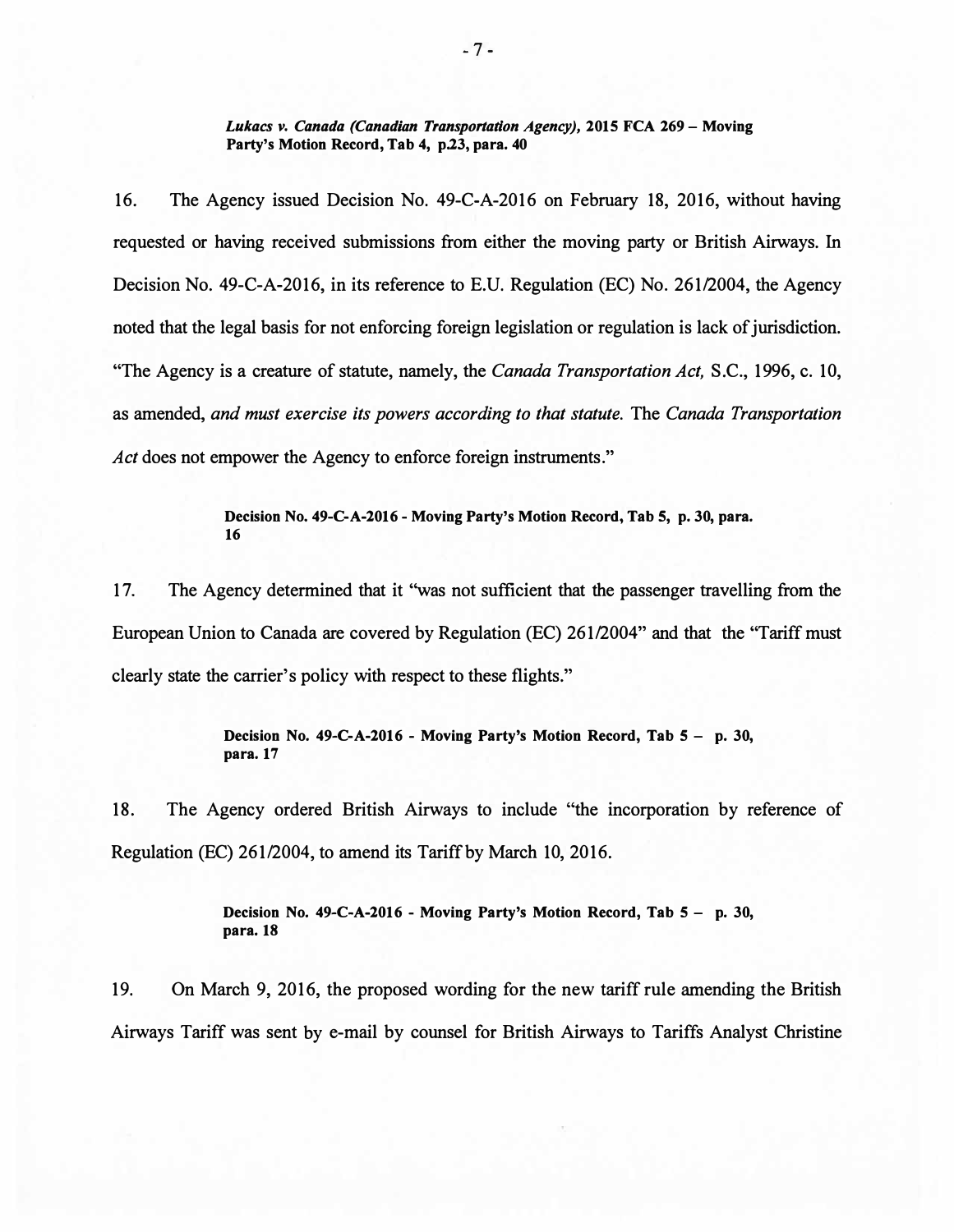Solomon at the Industry Regulation and Determinations Branch of the Canadian Transportation Agency in order to comply with the order of the Agency in Decision No. 49-C-A-2016.

20. The proposed wording for the new tariff rule amending the British Airways Tariff was in the exact form of existing British Airways Tariff Rule 87(B)(3(B) applicable to passengers travelling from Canada to the European Union, but substituted the amounts of denied boarding compensation of 300/600 Euros provided in Article 7 of E.U. Regulation (EC) 261/2004.

#### RULE 87(B)(3)(C)

AMOUNT OF COMPENSATION PAYABLE FOR FLIGHTS FROM THE EUROPEAN UNION TO CANADA

(I) SUBJECT TO THE PROVISIONS OF PARAGRAPH (B)(3)(A) OF THIS RULE, CARRIER WILL TENDER LIQUIDATED DAMAGES FOR DELAY AT ARRIVAL AT POINT OF DESTINATION CAUSED BY INVOLUNTARY DENIED BOARDING CASH OR EQUIVALENT IN THE AMOUNT OF 300 EUR FOR DELAY OF 0 TO 4 HOURS AND IN THE AMOUNT OF 600 EUR FOR DELAY OVER 4 HOURS.

(II) SAID TENDER WILL BE MADE BY CARRIER IN THE DAY AND AT THE PLACE WHERE THE FAILURE OCCURS, AND IF ACCEPTED WILL BE RECEIPTED FOR BY THE PASSENGER PROVIDED, HOWEVER, THAT WHEN CARRIER ARRANGES, FOR BY THE PASSENGER'S CONVENIENCE, ALTERNATE MEANS OF TRANSPORTATION WHICH DEPARTS PRIOR TO THE TIME SUCH TENDER CAN BE MADE TO THE PASSENGER, TENDER SHALL BE MADE BY MAIL OR OTHER MEANS WITHIN 24 HOURS AFTER THE TIME THE FAILURE OCCURS.

(III) AT THE PASSENGER'S OPTION CARRIER MAY COMPENSATE THE PASSENGER WITH A VOUCHER VALID FOR FUTURE TRANSPORTATION IN LIEU OF MONETARY COMPENSATION. THE AMOUNT OF THE TRANSPORTATION VOUCHER OFFERED SHALL BE EQUAL TO 300 PERCENT OF THE MONETARY COMPENSATION DUE TO THE PASSENGER UNDER SUBSECTION (I) AND WILL BE VALIDATED ONLY FOR TRAVEL ON BA. THE TRANSPORTATION VOUCHER WILL BE VALID FOR ONE YEAR FROM THE DATE OF ISSUE AND WILL BE NON-REFUNDABLE AND NON-TRANSFERABLE. THE PASSENGER IS ENTITLED TO EXCHANGE A TRAVEL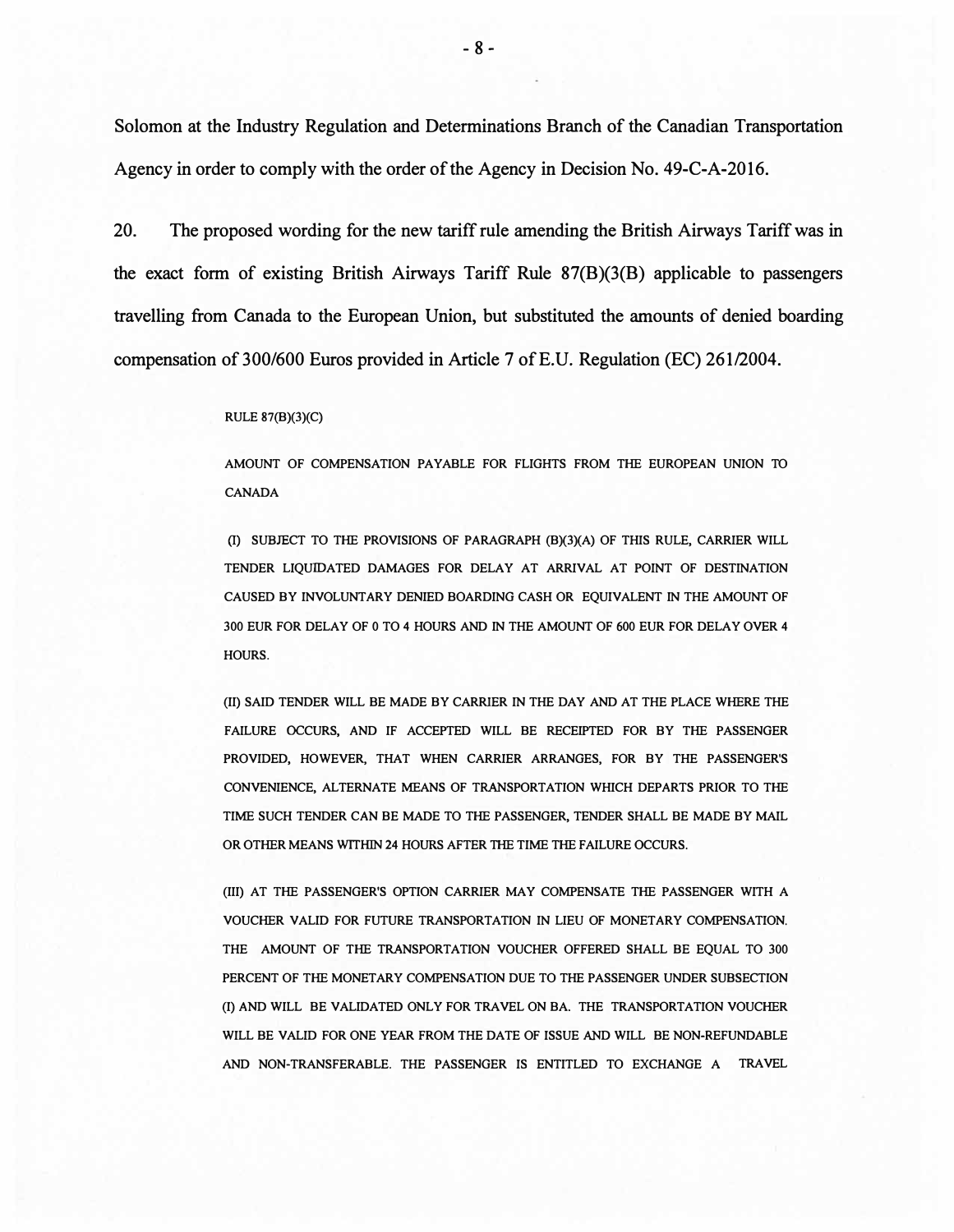VOUCHER FOR MONETARY COMPENSATION AT A RATE OF 1 EUR FOR 3 EUR OF VOUCHER VALUE WITHIN ONE MONTH OF THE DATE ON THE VOUCHER.

Affidavit of Gabor Lukacs -Moving Party's Motion Record, Exhibit "E" - Tab  $7 - p. 65$ 

21. Submitting proposed tariff rule wording to Agency staff for review prior to filing the new amended tariff rule with the Canadian Transportation Agency by British Airways' filing agent ATPCO is a standard practice in the steps taken to comply with an order of the Agency to amend a tariff rule. It is not a step that involves submissions by complainants. British Airways provided Tariff Analyst Christine Solomon with proposed wording for the previous tariff rule amendments ordered by the Agency in Decision No. 10-C-A-2014 and Decision No. 201-C-A-2014 that also arose from the Complaint filed by the moving party on January 30, 2013, and the moving party was not requested to file submissions and did not file submissions regarding whether the proposed wording for tariff amendments complied with the orders made by the Agency.

### Affidavit of Gabor Lukacs - Moving Party's Motion Record, Exhibit "D" -  $Tab 7 - p. 52$

22. In Decision No. 91-C-A-2016, the Agency stated that it "ordered British Airways to make reference to Regulation (EC) No. 261/2004 in its Tariff in relation to its policy for the payment of denied boarding compensation for flights from the European Union to Canada. The proposed wording incorporates, not simply by referring to it, but by actually including the relevant terms of Regulation (EC) No. 261/2004. The Agency finds that, by including the relevant terms, British Airways has not only complied with the Decision, but it has done so in a way that has provided greater clarity in its tariff than if it had simply included a cross-reference to the provision . "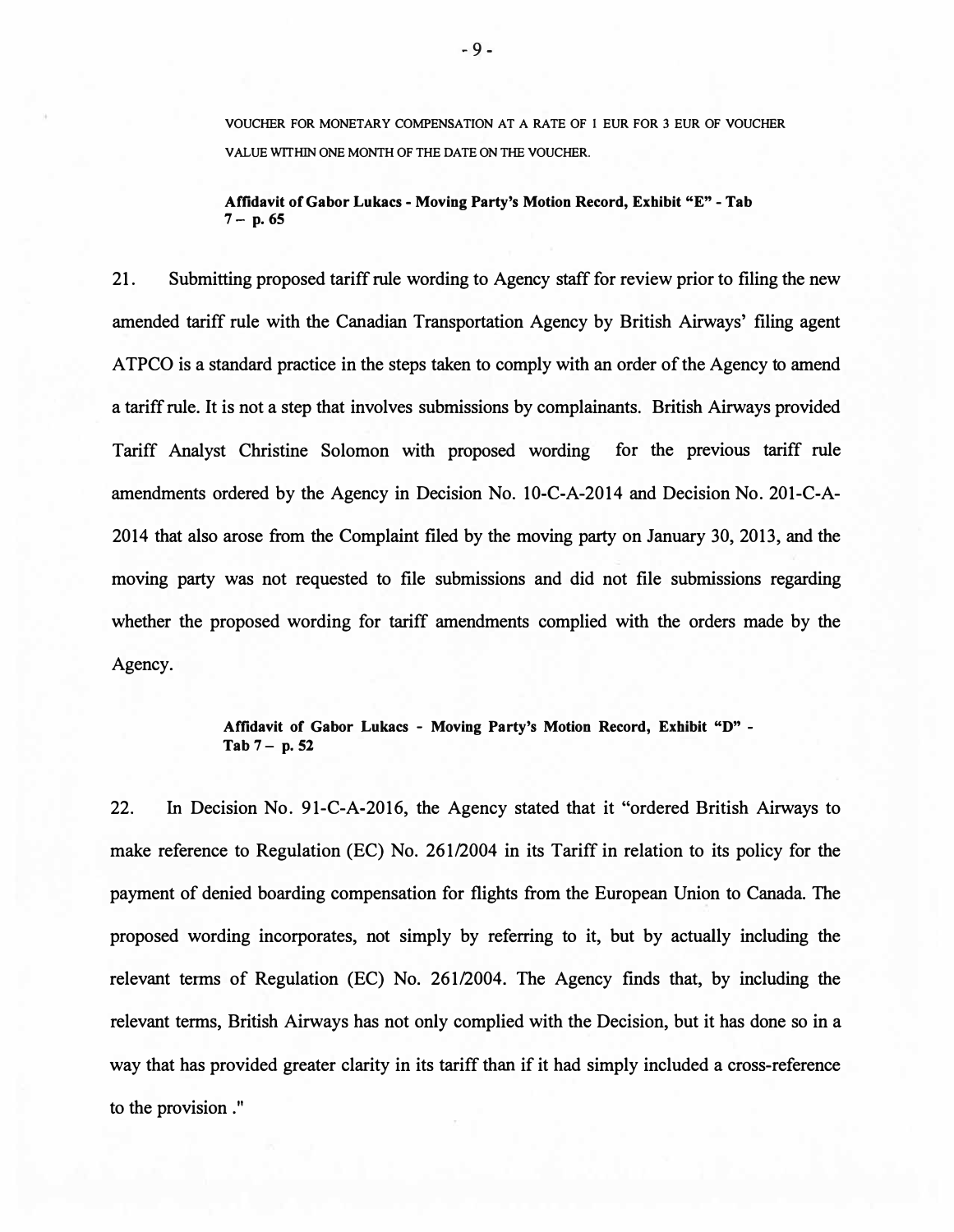### PART II- POINTS IN ISSUE

23. The question to be decided on this motion is whether this Honourable Court should grant the moving party leave to appeal. The moving party's Memorandum of Fact and Law raises the following issues:

(a) Did the Agency err in law in making Decision No. 91-C-A-2016 by failing to comply with Decision No. 49-C-A-2016 in that the tariff wording proposed by British Airways and found by the Agency to be in compliance with Decision No. 49-C-A-2016 did not include the words "Regulation (EC) No. 261/2004"; and

(b) Whether the Agency breached its duty of procedural fairness owed to the moving party by basing Decision No. 91-C-A-2016 on ex-parte communications of British Airways.

#### PART III -SUBMISSIONS

24. British Airways submits that the moving party requesting leave to appeal decisions of the Agency to this Honourable Court must establish "some arguable ground upon which the appeal might succeed."

> Martin v. Canada (Minister of Human Resources Development), (1999), 252 N.R. 141 (F.C.A) at para 5., Respondent British Airways' Book of Authorities - Tab 1

25. Under section 41 of the *Canada Transportation Act* there is a limited scope of appeals and the court cannot interfere with a decision of the Agency in the absence of an error of law or jurisdiction. The appropriate standard of review for a decision of the Agency when the Agency is interpreting its home statute is reasonableness and the question to be addressed is whether the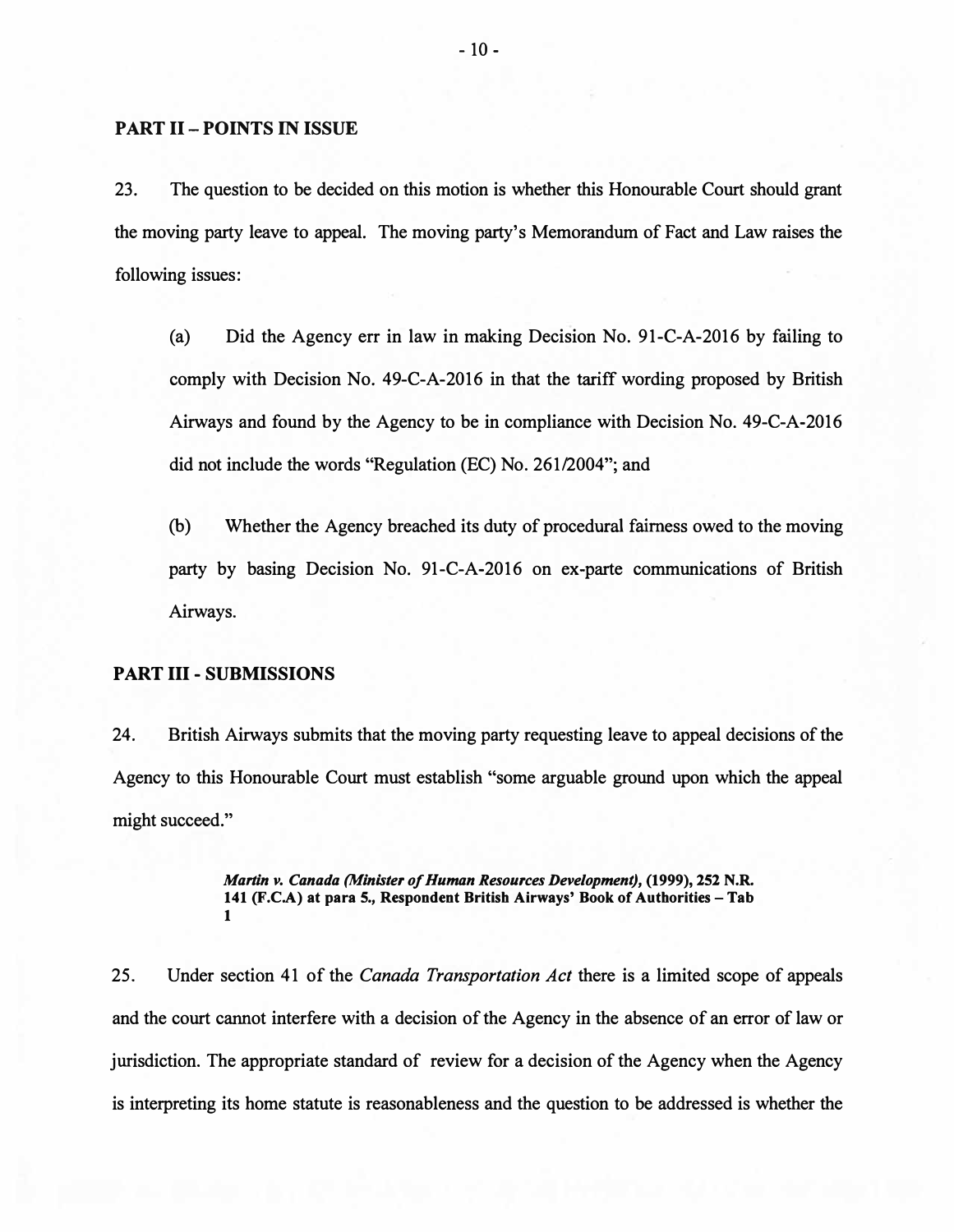Agency acted reasonably when making the decision in respect of which the moving party is seeking leave to appeal.

> Council of Canadians with Disabilities v. VIA Rail Canada Inc., [2007] 1 S.C.R. 650, 2007 SCC, at para. 99, Respondent British Airways' Book of Authorities - Tab 2

26. The Agency is responsible for the economic regulation of modes of transportation under federal jurisdiction. The Canada Transportation Act empowers the Agency to regulate domestic and international air transportation services.

27. The Agency is a highly specialized and expert tribunal, charged with the responsibility of overseeing a complex array of transportation matters.

#### Northwest Airlines Inc. v. Canadian Transportation Agency, 2004 FCA 238 at para. 30

28. The Agency reviews and analyses international air carrier tariffs when they are filed initially, when they are amended and when there are complaints that the tariff terms and conditions lack clarity or are unjust, unreasonable and discriminatory. With its decades of experience it has acquired extensive experience and technical expertise in understanding and administering the regulatory structure applicable to international air services.

29. The Decision of the Agency on British Airways proposed Tariff Rule  $87(B)(3)(C)$  is based on the specialized expertise of the Agency in dealing with airline regulatory matters and is reasonable. The moving party is trying to have the Agency enforce Regulation (EC) No. 261/2004 in its entirety in Canada, including all the provisions in the Regulation. Nothing other than the amount of the Denied Boarding Compensation was ever at issue in the consideration of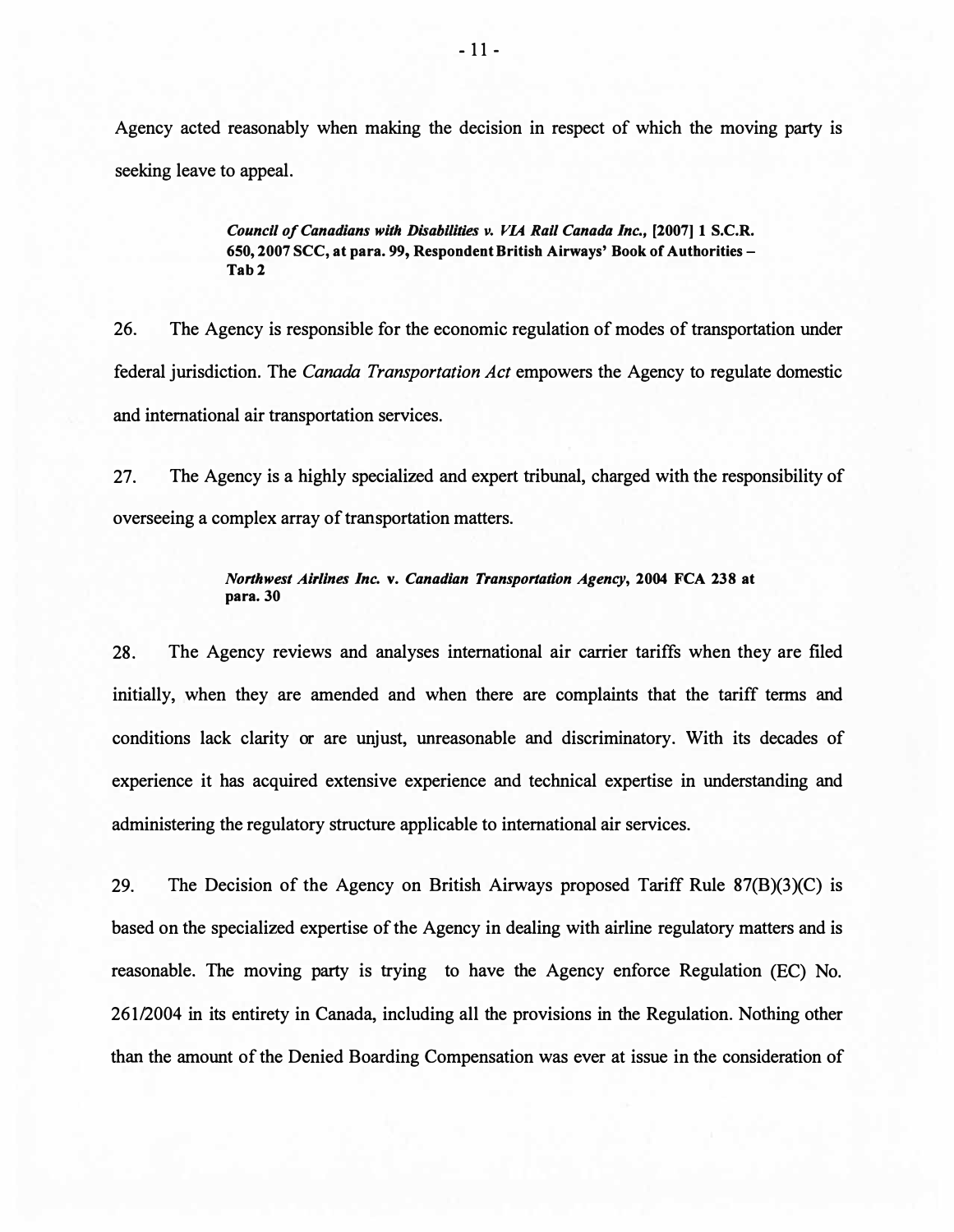whether British Airways should have a Tariff Rule applying to passengers travelling from the European Union to Canada.

30. British Airways submits that Decision No. 49-C-A-2016 did not order British Airways to include Regulation (EC) 261/2004 in its entirety as a terms of its Canadian contract of carriage with passengers travelling from the European Union to Canada.

31. The new British Airways Rule 87(B)(3)(C) would allow the Agency to receive a complaint from a passenger travelling from the EU to Canada, who did not receive DBC of the 300 or 600 Euros to which the passenger was entitled, and to order the payment of the appropriate 300 or 600 Euros. That order would be enforceable in Canada. A mere reference to Regulation (EC) No. 261/2004 as a policy of British Airways in a British Airways Tariff Rule would not have clarity or be enforceable by the Agency upon complaint by a passenger.

32. British Airways submits that the Agency made a reasonable decision in accepting the proposed tariff rule wording submitted on behalf of British Airways and properly determined whether the wording of amended Rule 87(B)(3)(C) complied with the Agency's Decision No. 49-C-A-2016 and applied its extensive experience and expertise to analysing the proposed amended tariff rule. The proposed wording is clear, reasonable and enforceable in Canada, and not simply a policy statement.

33. Mr. Lukacs was not denied any procedural fairness by the Agency and had full opportunity to provide extensive submissions in his initial complaint and at all subsequent stages of the proceedings arising from the decisions of the Agency prior to Decision No. 49-C-A-2016 and Decision No. 91-C-A-2016. The Agency had been well informed of the moving party's position that provisions of Regulation (EC) 26112004 should be added to British Airways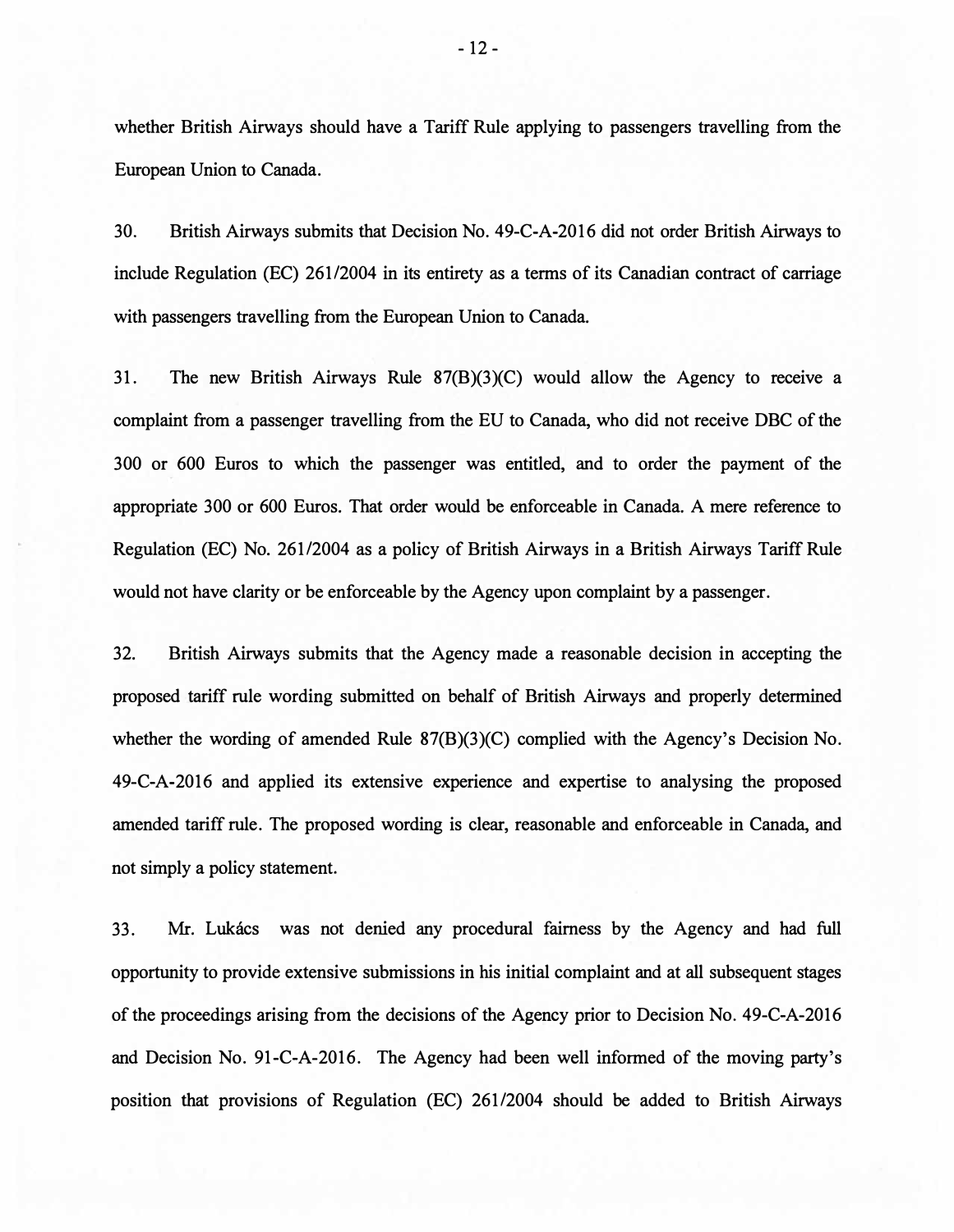Canadian Tariff and become contractual terms of its Canadian contracts of carriage. British Airways submits that the Agency was correct in proceeding with a determination of whether the tariff rule amendment proposed by British Airways complied with its order without requesting and receiving further submissions from the moving party.

34. British Airways submits that the Agency made a reasonable decision and did not err in law in its Decision No. 91-C-A-2016.

## PART IV - ORDER SOUGHT

35. British Airways respectfully submits that the Application for Leave to Appeal does not indicate any arguable ground upon which the proposed appeal might succeed.

36. Therefore, British Airways respectfully requests that this Honourable Court dismiss the moving party's application for leave to appeal Agency Decision No. 91-C-A-2016.

37. British Airways seeks an order granting it costs of this application, and such further relief as this Honourable Court may deem just.

ALL OF WHICH IS RESPECTFULLY SUBMITTED this 2<sup>nd</sup> day of May, 2016.

Carol E. mccall

Paterson, MacDougall LLP

Lawyer for the Respondent British Airways PLC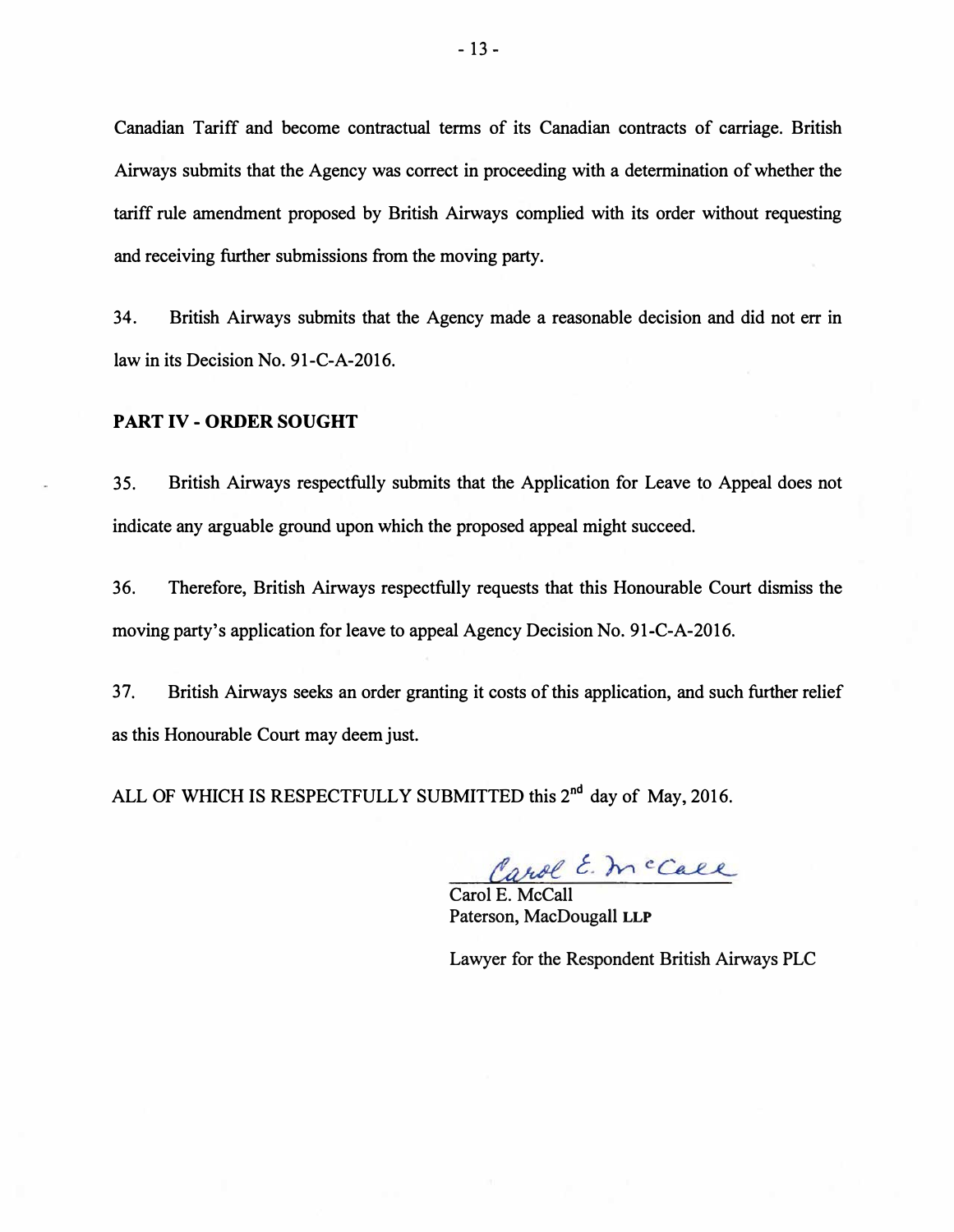# PART V - LIST OF AUTHORITIES

- 1. Martin v. Canada (Minister of Human Resources Development), (1999), 252 N.R. 141 (F.C.A);
- 2. Council of Canadians with Disabilities v. VIA Rail Canada Inc., [2007] 1 S.C.R. 650; and
- 3. Northwest Airlines Inc. v. Canadian Transportation Agency, 2004 FCA 238.